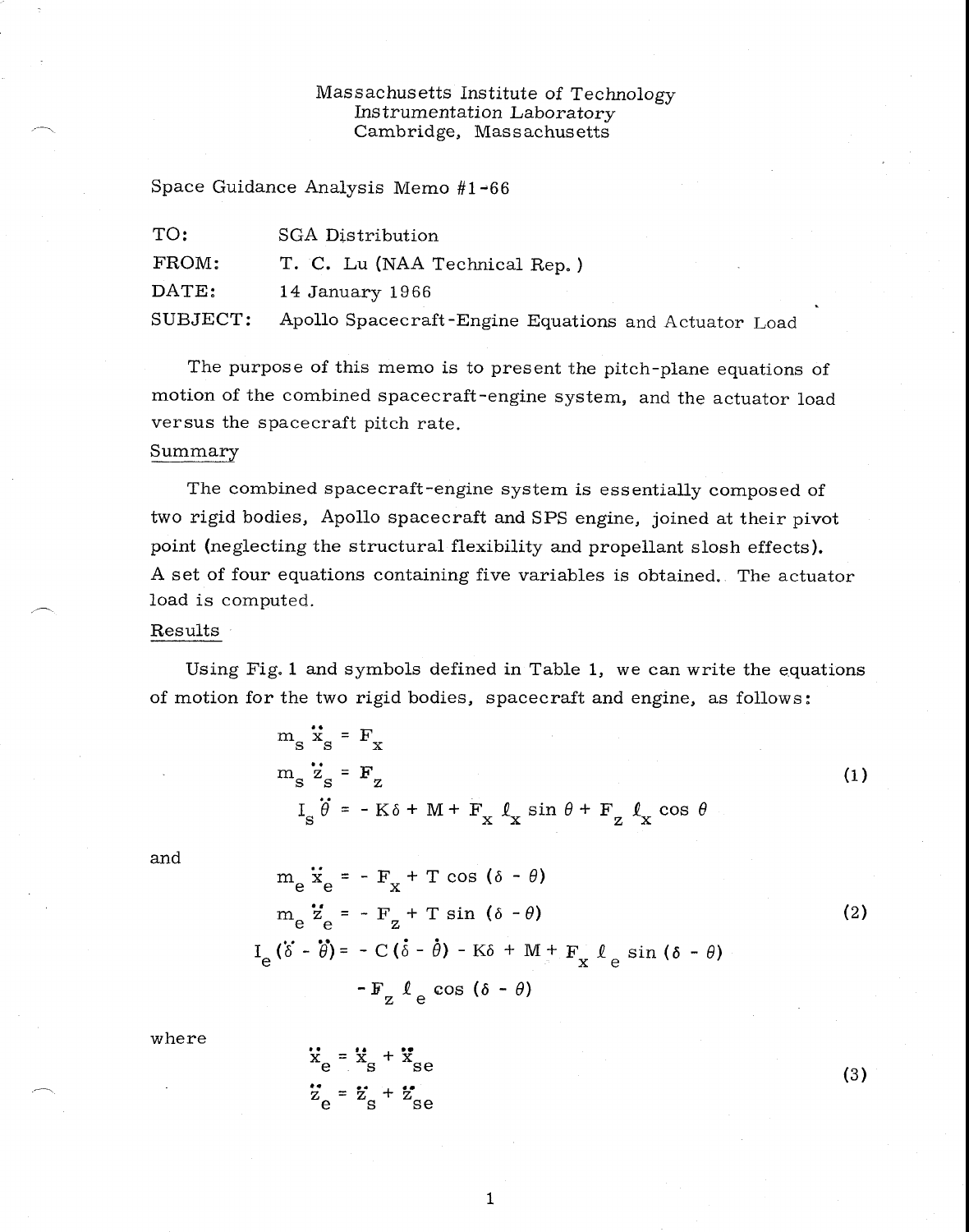and

$$
\ddot{x}_{\text{se}} = \ell_{\text{e}} \left[ \sin (\delta - \theta) \ddot{\delta} + \cos (\delta - \theta) \dot{\delta}^{2} \right] + [\ell_{\text{x}} \sin \theta - \ell_{\text{e}} \sin (\delta - \theta)] \ddot{\theta}
$$
  
- 2 \ell\_{\text{e}} \cos (\delta - \theta) \dot{\delta} \dot{\theta} + [\ell\_{\text{x}} \cos \theta + \ell\_{\text{e}} \cos (\delta - \theta)] \dot{\theta}^{2}

$$
\ddot{z}_{\text{se}} = \ell_{\text{e}} \left[ -\cos(\delta - \theta) \dot{\delta} + \sin(\delta - \theta) \dot{\delta}^{2} \right] + \left[ \ell_{\text{x}} \cos \theta + \ell_{\text{e}} \cos(\delta - \theta) \right] \dot{\theta}
$$

$$
- 2 \ell_{\text{e}} \sin(\delta - \theta) \dot{\delta} \dot{\theta} - \left[ \ell_{\text{x}} \sin \theta - \ell_{\text{e}} \sin(\delta - \theta) \right] \dot{\theta}^{2}
$$
(4)

Equations (1) and (2) consist of six equations containing seven variables;  $x_{S}$ ,  $z_{S}$ *9*,  $\delta$ , M, F<sub>x</sub> and F<sub>z</sub>. Eliminating F<sub>x</sub> and F<sub>z</sub> in Eqs. (1) and (2) results in four equations containing five variables,  $x_{\rm s}$ ,  $z_{\rm s}$ ,  $\theta$ ,  $\delta$  and M.

### Actuator Load

The actuator load for a constant gimbal angle of small value is found by using Eqs. (1) through (4) to be as follows:

$$
M = a \dot{\theta}^2 + b \dot{\theta} + c \tag{5}
$$

where

$$
a = -\frac{(Q - R) P l_x l_e}{Q + R}
$$
  
\n
$$
b = -\frac{Q C}{Q + R}
$$
  
\n
$$
c = \left(K - \frac{R P T l_x}{Q + R}\right) \delta
$$
  
\n
$$
P = \frac{m_s}{m_s + m_e}
$$
 (6)

 $Q = I_S + P \ell_X (\ell_X + \ell_e)$  $R = \ell_e + P \ell_e (\ell_x + \ell_e)$ 

For the spacecraft data given in Report R-533, "A Block II TVC Digital Autopilot Compensation for CSM Spacecraft, " the actuator load (M) versus the  ${\rm space}$  craft pitch rate  $(\dot{\theta})$  for constant gimbal angle ( $\delta$ ) of  $0,\dot{\pm}0.$  1, and $\dot{\pm}0.$  2 rad., is shown in Fig. 2.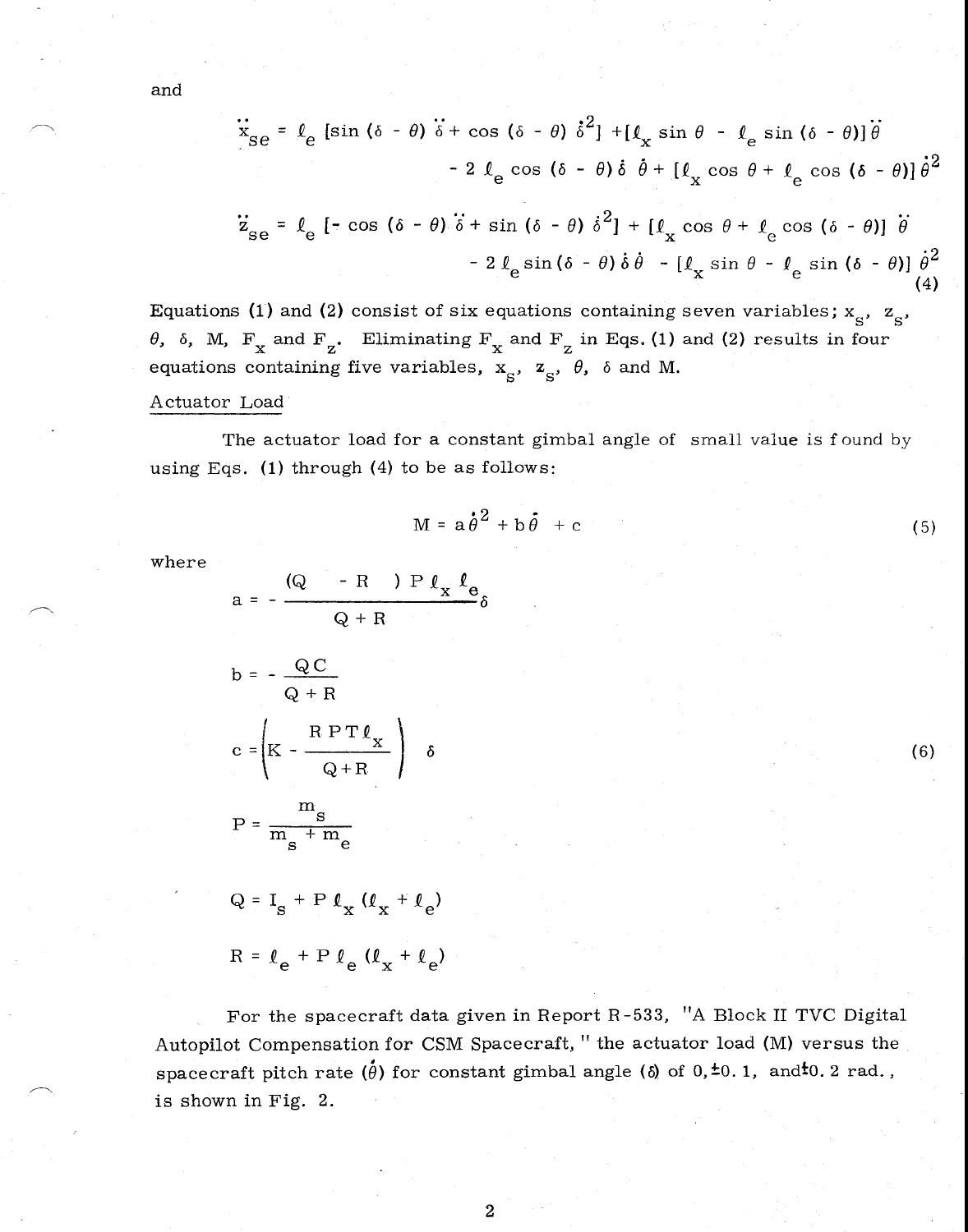# Table 1 Glossary of Symbols

| Symbols                   | Definitions                                                                                |
|---------------------------|--------------------------------------------------------------------------------------------|
| OXYZ                      | Right-handed orthogonal coordinate system                                                  |
| i, j, k                   | Right-handed orthogonal unit vectors                                                       |
| $O_1X_1Y_1Z_1$            | Inertial axes                                                                              |
| $O_2X_2Y_2Z_2$            | Spacecraft body axes with $O_2$ at its mass<br>center                                      |
| $O_3X_3Y_3Z_3$            | Engine body axes with $O_3$ at the pivot point                                             |
| $O_4$                     | Engine mass center                                                                         |
| $\ell_{\mathbf{x}}$       | Distance between $O_2$ and $O_3$ , ft                                                      |
| $\ell_{\rm e}$            | Distance between $O_3$ and $O_4$ , ft                                                      |
| θ                         | Spacecraft pitch angle, rad                                                                |
| δ                         | Engine gimbal angle, rad                                                                   |
| $\rm m_{_S}$              | Spacecraft mass, slug                                                                      |
| $\rm m_e$                 | Engine mass, slug                                                                          |
| $I_{\rm s}$               | Spacecraft moment of inertia about its mass<br>center, slug-ft <sup>2</sup>                |
| $I_{e}$                   | Engine moment of inertia about its mass center,<br>slug-ft <sup>2</sup>                    |
| $\frac{r}{-s}$            | Spacecraft position vector, $O_1 O_2 = x_s i_1$<br>+ $z_{s}k_{1}$ , ft.                    |
| $\mathbf{r}_{\mathrm{e}}$ | Engine position vector, $O_1 O_4 = x_e i_1 + z_e k_1$ , ft.                                |
| $\frac{r}{-s}$ e          | $r_e - r_s$ , O <sub>2</sub> O <sub>4</sub> = $x_{se}i_1 + z_{se}k_1$ , ft.                |
| F                         | Force acted on spacecraft by hinge = $F_{\mathbf{x}}i_1$<br>+ $F_{Z}$ k <sub>1</sub> , 1b. |
| Κ                         | Hose compliance, ft-lb/rad.                                                                |
| $\mathbf C$               | "Jet" damping coefficient, ft-lb/rad/sec.                                                  |
| M                         | Actuator moment, ft-lb.                                                                    |
| T                         | Engine thrust, lb.                                                                         |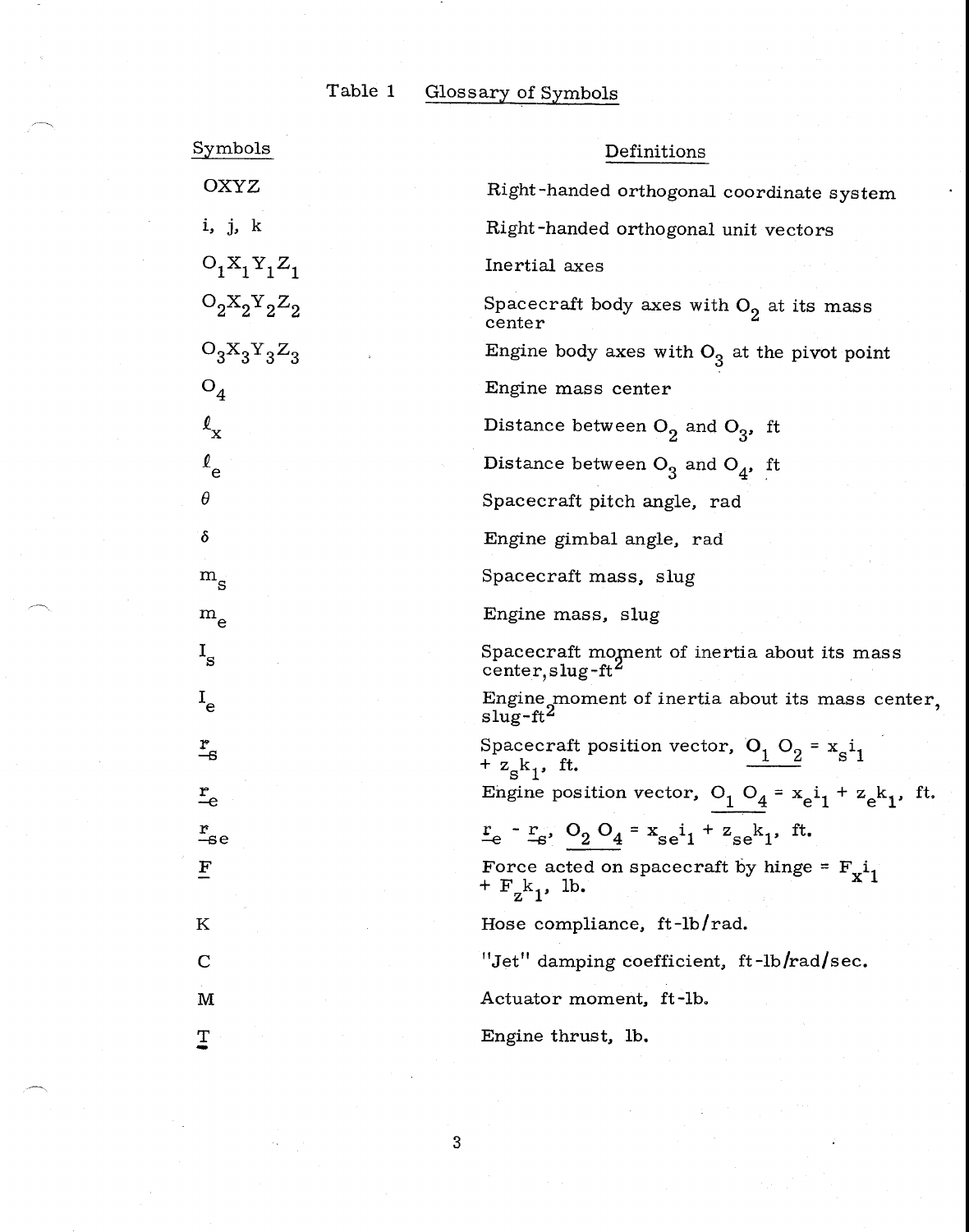

**Figure 1 Apollo Spacecraft and SPS Engine System**